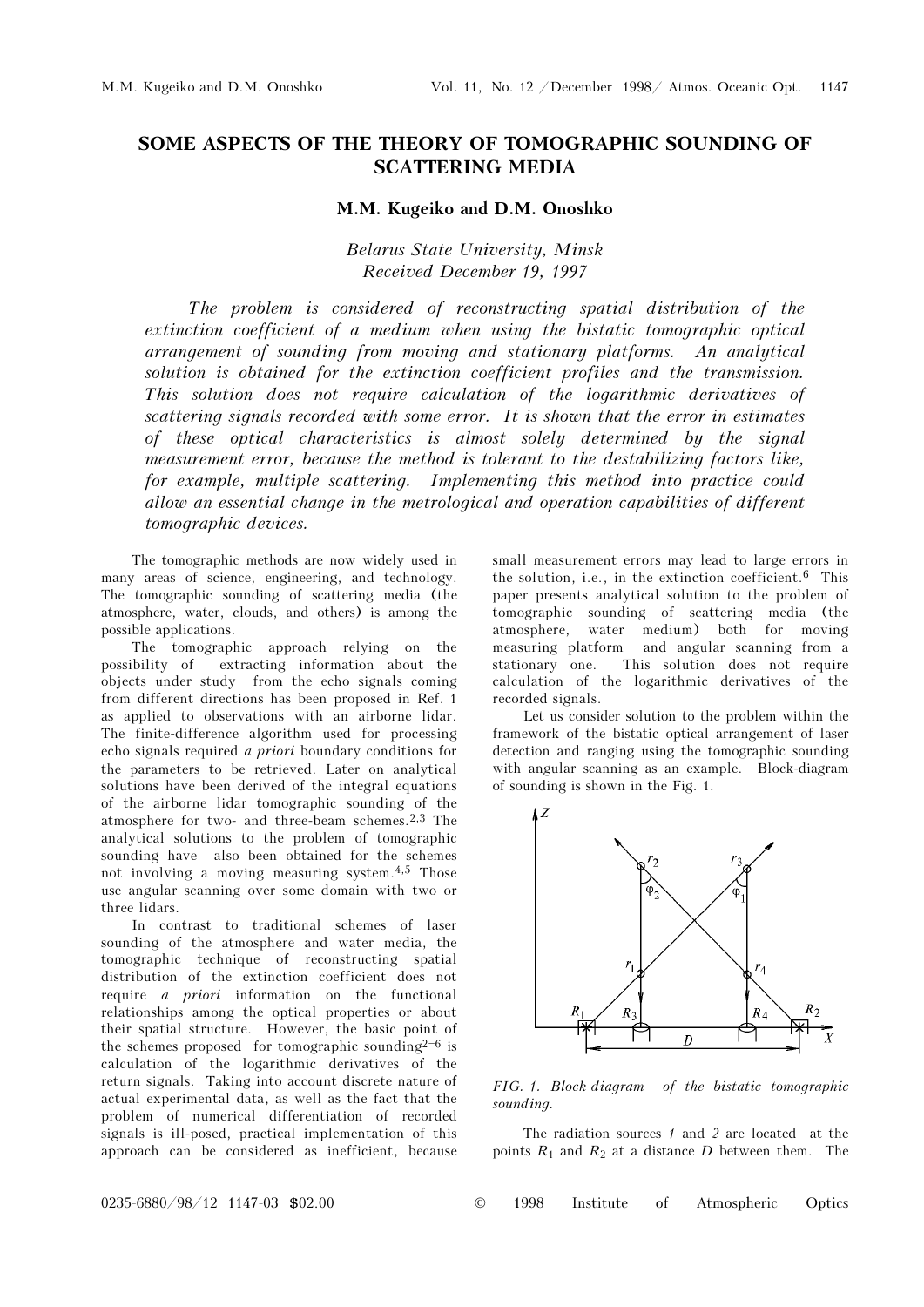sources 1 and 2 emit sounding signals along the paths that cross at some point. The receivers 3 and 4 are at the points  $R_3$  and  $R_4$  on the line passing through the points  $R_1$  and  $R_2$ . The optical axes of the receivers intersect the directions of sounding signals from the sources 1 and 2 at the points  $r_i$ ,  $i = 1, ..., 4$ .

Echo signals at the points  $R_3$  and  $R_4$  from the scattering volumes with coordinates  $r_1$  and  $r_3$  (sounding signal comes from the source  $\ell$ ) are determined by the expression<sup>7</sup>:

$$
S(R_1, r_1, R_3) = A_1 P_{01} \sigma_{\varphi_1}(r_1) T(R_1, r_1) T(R_3, r_1),
$$
  
\n
$$
S(R_1, r_3, R_4) = A_2 P_{01} \sigma_{\varphi_1}(r_3) T(R_1, r_3) T(R_4, r_3),
$$
 (1)

where  $S(R_1, r_1, R_3) = P(R_1, r_1, R_3) |r_1 - R_3|^2;$  $S(R_1, r_3, R_4) = P(R_1, r_3, R_4) |r_3 - R_4|^2;$  $|r_1 - R_3|,$  $|r_3 - R_4|$  are the distances from the receivers to the scattering volumes;  $A_1$  and  $A_2$  are the instrumental constants of the receivers 3 and 4;  $P_{01}$  is the power of a signal emitted by the source 1;  $P(R_1, r_i, R_i)$  is the power of signals received by the receivers 3 and 4;  $\sigma_{\varphi_1}(r_i)$  are the scattering coefficients at an angle  $\varphi_1$  at the points  $r_1$  and  $r_3$ :

$$
T(R_1, r_3) = T(R_1, r_1) T(r_1, r_3),
$$
  
\n
$$
T(R_4, r_3) = T(R_4, r_4) T(r_4, r_3),
$$
  
\n
$$
T(R_1, r_1) = \exp\left\{-\int_{R_1}^{r_1} \varepsilon(r) dr\right\},
$$
  
\n
$$
T(r_1, r_3) = \exp\left\{-\int_{r_1}^{r_3} \varepsilon(r) dr\right\},
$$
  
\n
$$
T(R_4, r_4) = \exp\left\{-\int_{R_4}^{r_4} \varepsilon(r) dr\right\},
$$
  
\n
$$
T(r_4, r_3) = \exp\left\{-\int_{r_4}^{r_3} \varepsilon(r) dr\right\},
$$

 $\varepsilon(r)$  is the extinction coefficient at the point r.

Similar expressions can be written for the echo signals recorded at the points  $R_4$  and  $R_3$  from the scattering volumes with the coordinates  $r_4$  and  $r_2$ : initiated by the sounding radiation from source 2

$$
S(R_2, r_4, R_4) = A_2 P_{02} \sigma_{\varphi_2}(r_4) T(R_2, r_4) T(R_4, r_4),
$$
  

$$
S(R_2, r_2, R_3) = A_1 P_{02} \sigma_{\varphi_2}(r_2) T(R_2, r_2) T(R_3, r_2),
$$
 (2)

where  $P_{02}$  is the power of a signal from source 2;  $\sigma_{\varphi_2}(r_i)$  are the scattering coefficients at an angle  $\varphi_2$  at the points  $r_4$  and  $r_2$ :

$$
T(R_2, r_2) = T(R_2, r_4) T(r_4, r_2),
$$
  
\n
$$
T(R_3, r_2) = T(R_3, r_1) T(r_1, r_2),
$$
  
\n
$$
T(R_2, r_4) = \exp \left\{ -\int_{R_2}^{r_4} \varepsilon(r) dr \right\},
$$

$$
T(r_4, r_2) = \exp\left\{-\int_{r_4}^{r_2} \varepsilon(r) dr\right\},\
$$

$$
T(R_3, r_1) = \exp\left\{-\int_{R_3}^{r_1} \varepsilon(r) dr\right\},\
$$

$$
T(r_1, r_2) = \exp\left\{-\int_{r_1}^{r_2} \varepsilon(r) dr\right\}.
$$

The common solution of the system of equations (1) and (2) gives the following expression:

$$
\frac{S(R_1, r_3, R_4) S(R_2, r_2, R_3)}{S(R_1, r_1, R_3) S(R_2, r_4, R_4)} = \frac{\sigma_{\varphi_1}(r_3) \sigma_{\varphi_2}(r_2)}{\sigma_{\varphi_1}(r_1) \sigma_{\varphi_2}(r_4)} \times
$$

$$
\times T(r_4, r_3) T(r_1, r_2) T(r_1, r_3) T(r_4, r_2). \tag{3}
$$

If the scattering volume at the points  $r_i$ ,  $i = 1, \ldots, 4$ , is small, then the condition of homogeneity usually holds within it. In this case, Eq. (3) can be reduced to the following form:

$$
\overline{\epsilon}(r) = -\frac{1}{\alpha} \ln \frac{S(R_1, r_3, R_4) S(R_2, r_2, R_3)}{S(R_1, r_1, R_3) S(R_2, r_4, R_4)},
$$
(4)

where  $\alpha = |r_2 - r_1| + |r_3 - r_1| + |r_2 - r_4| + |r_3 - r_4|$ . As seen from Eq. (4), the expression for the

extinction coefficient contains neither instrumental functions of emitting and receiving units nor energy of the radiation sources. It also contains no parameters describing the radiation extinction along a path from a source to a receiver. This means that the proposed method is tolerant to instabilities in the optical and electronic channels of the system, cleanness of the optical elements, and changes in the state of a medium between the volume sounded and the measuring system. Besides, the above-said means that this tomographic sounding scheme does not require calibration.

The proposed algorithm of tomographic sounding is also tolerant to the contribution from multiple scattering, because measured echo signals come from points that are spaced not so far from each other. Contributions from multiple scattering  $C_i$  for such points (differing by  $\Delta r \rightarrow 0$ ) are almost the same. Thus, the algorithm of the form (4) can be written as

$$
\varepsilon(r) = -\frac{1}{\alpha} \ln \frac{C_1 S_1 C_2 S_2}{C_3 S_3 C_4 S_4} = -\frac{1}{\alpha} \ln \frac{S_1 S_2}{S_3 S_4},
$$

because  $C_1 \approx C_2 \approx C_3 \approx C_4$ . This means that it is tolerant to the contribution from multiple scattering.

The analytical expression for the error of the proposed scheme of tomographic sounding can be easily derived. Having applied the method of finite increments<sup>8</sup> to Eq.  $(4)$ , we obtain (when  $\delta S_1 = \delta S_2 = \delta S_3 = \delta S_4$ 

$$
\delta \varepsilon = \Delta \varepsilon / \varepsilon = \frac{4}{\varepsilon} \delta S + \delta \alpha \ . \tag{5}
$$

It follows from Eq. (5) that the error in estimation of the extinction coefficient for homogeneous